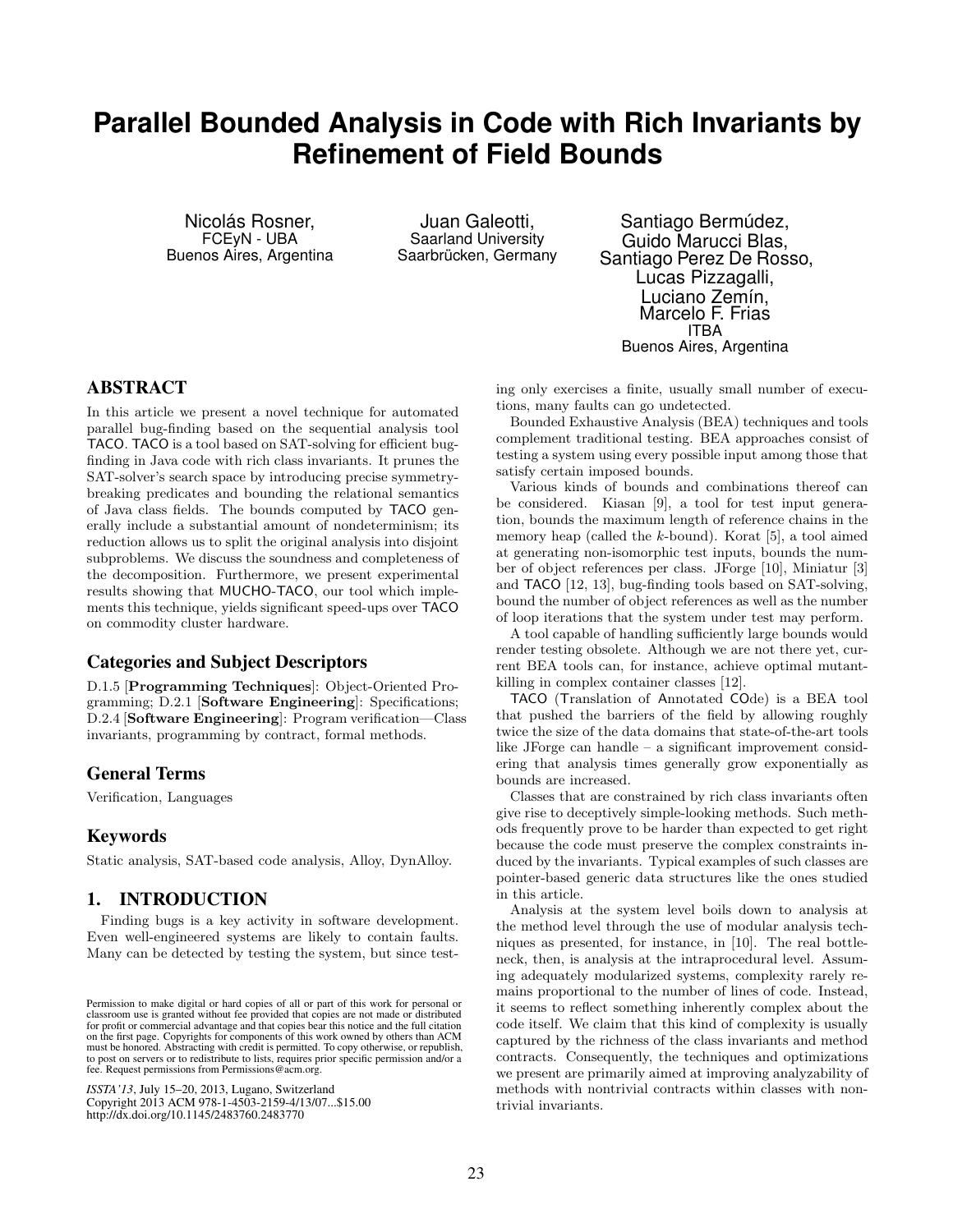Building upon our previous work on TACO, we introduce a novel technique for its parallelization and present experimental results showing significant speed-ups. The MUCHO-TACO tool allows users to leverage existing idle hardware for fast verification of correct code whose sequential analysis with TACO would potentially require hundreds of hours. Even more extreme speed-ups are commonplace when analyzing faulty code.

To the best of our knowledge, no other tools for scopebounded exhaustive analysis are able to handle comparable scope magnitudes for equivalent problems. We elaborate on this in Section 5.

Unlike many techniques either implemented as one-off prototypes, guarded by strict licensing or for some other reason unobtainable for experimental comparison, MUCHO-TACO is available for unrestricted download [31].

The article is organized as follows. In Section 2 we describe the TACO technique. In Section 3 we present the MUCHO-TACO technique as well as 3 optimizations. In Section 4 we present experiments showing that MUCHO-TACO can achieve significant speed-ups during analysis. In Section 5 we discuss related work. Finally, in Section 6 we present our conclusions and some proposals for further work.

# 2. TACO

TACO is a state-of-the-art BEA tool for finding faults in Java programs. In [12] we showed that, for classes with rich class invariants, TACO outperforms the bug-finding abilities of JForge [10], Kiasan [9], ESC/Java2 [6], Java PathFinder [28] and Jahob [4]. This section is an overview of TACO; see [12, 13] for a detailed presentation.

#### 2.1 Symmetry Breaking + Tight Bounds

User input to TACO consists of Java code annotated with JML [11] requires/ensures contracts and possibly with class invariants. The TACO tool produces a propositional formula, and uses a SAT-solver to search for a valuation that satisfies it. If one is found, a Java execution trace violating the contract is extracted from it.

Although a very similar approach is followed by tools like JForge, at least two important differences are worth noting. First, during the translation process TACO adds automatically generated symmetry-breaking predicates that canonicalize the Java memory heap representation. This alone already yields significant improvements in analysis time. We provide more details in Section 2.3. Second, using these predicates TACO pre-computes tight upper bounds for the relational semantics of Java fields, which allow for the elimination of numerous primary variables during translation to a propositional formula, resulting in considerable additional savings in analysis time. We provide more details about this in Section 2.4.

#### 2.2 Brief Introduction to Alloy and Kodkod

TACO uses Alloy [16] and its back-end Kodkod [26] as intermediate languages during the translation of annotated code to a propositional formula. In this section we present an overview of the relevant features.

Alloy specifications are called models. From a Java class for singly-linked lists, TACO produces an Alloy model containing the Alloy signature hierarchy shown in Fig. 1.

Signatures (identified by the keyword sig in Alloy) denote sets of objects. Signatures whose declaration is preceded by

```
sig Object {}
one sig null {}
sig List extends Object {
  head : one (Node + null) }
sig Node extends Object {
  next : one (Node + null) }
```
Figure 1: Type hierarchy for singly-linked lists in Alloy.

the keyword one (as is the case with null in Fig. 1) denote singleton sets. Signatures are akin to Java classes, and may contain fields, which denote binary relations. For example, according to Fig. 1,

head  $\subseteq$  List  $\times$  (Node + null), next  $\subseteq$  Node  $\times$  (Node + null).

The keyword one preceding the codomain definitions forces the binary relations to be total functions. Thus,

head : List  $\rightarrow$  (Node + null),

 $next : Node \rightarrow (Node + null).$ 

Signature extension, denoted by the extends keyword, constrains objects from the extending signature to be part of the extended signature.

Axioms are added in Alloy using the fact construct. For instance, the following fact constrains all lists to be acyclic. (The Alloy operators  $*$  and  $\hat{ }$  stand for reflexive-transitive closure and for transitive closure, respectively.)

```
fact Acyclic { all l : List, n : Node |
     n in List.head.*next implies n !in n.^next }
```
Alloy models may include assertions, which are properties to be checked by the Alloy Analyzer [16]. The following (false) assertion claims that all lists are nonempty:

```
assert NoEmptyLists {all l:List | l.head != null}
```
Before checking an assertion, the user needs to provide signature size bounds (called the scope of the analysis in Alloy jargon). For instance, we may write

```
check NoEmptyLists for 5
```
to check whether the property holds over all possible configurations where up to 5 lists and nodes are allowed.

Kodkod is used by the Alloy Analyzer during the translation of an Alloy model to a propositional formula. One of its distinguishing features is support for partial instances: for each Alloy signature field  $f$ , Kodkod also accepts two relations  $L_f$  (the *lower bound* for field f) and  $U_f$  (the upper *bound* for field  $f$ ). The presence of nontrivial lower and/or upper bounds constrains Alloy models to satisfy the restriction  $L_f \subseteq f \subseteq U_f$ . We will make use of this inclusion in Section 2.4, when explaining how TACO tight bounds are computed and exploited.

## 2.3 Symmetry Breaking in Java Heaps

It is shown in [12, 13] that adding appropriate symmetrybreaking predicates can improve analysis times by several orders of magnitude. In this section we present a brief introduction to the symmetry-breaking predicates employed by our technique.

Let us consider a memory heap containing the singlylinked list depicted in Fig. 2(a). Solid arrows link nodes to nodes referenced through field next, whereas dotted ones link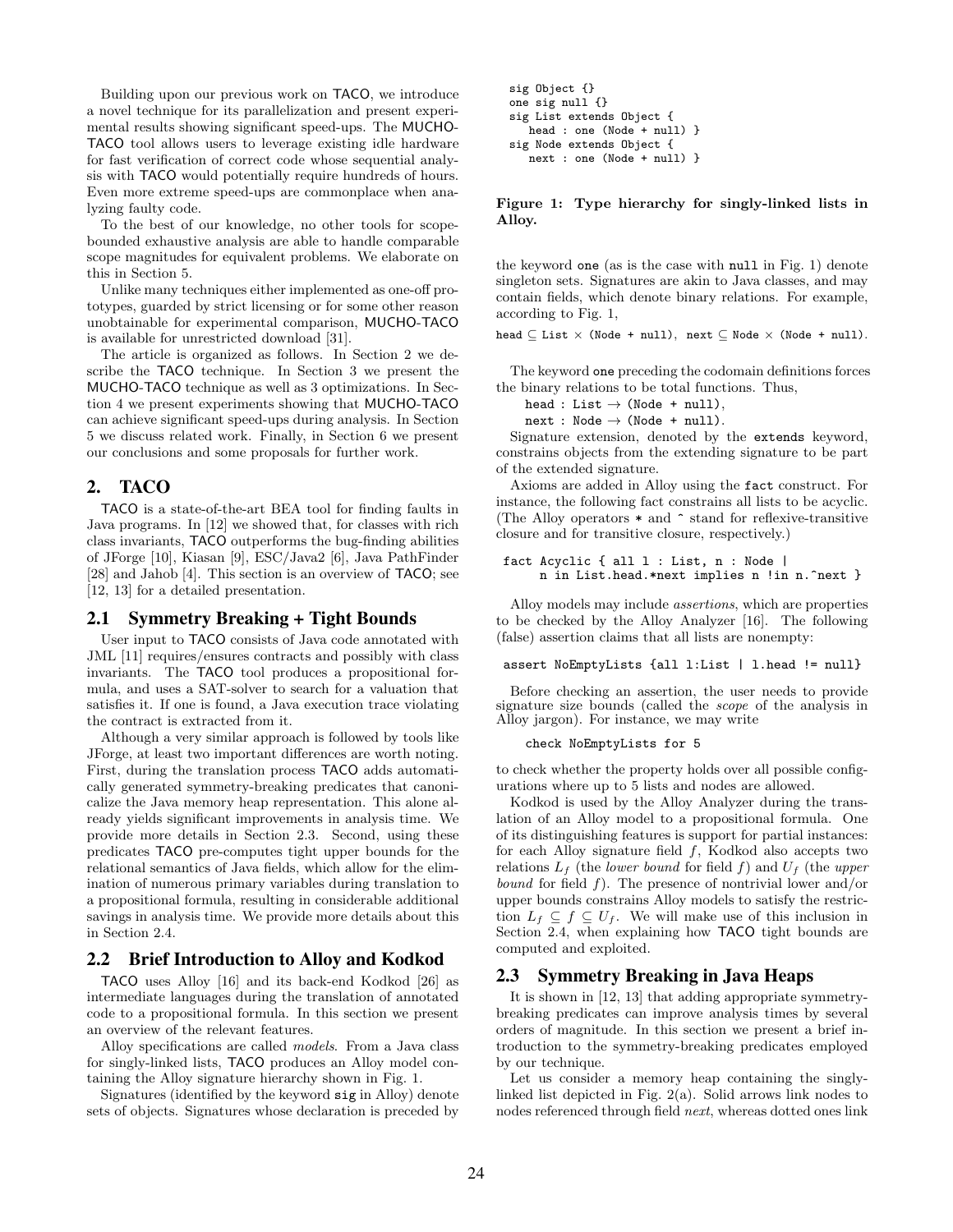nodes to the values that they store. In Fig. 2(b) we show the same heap, except for the fact that labels (i.e. memory locations) have been permuted via  $\{N_0 \mapsto N_4, N_1 \mapsto$  $N_3, N_2 \mapsto N_2, N_3 \mapsto N_1, N_4 \mapsto N_0$ . The nodes of list (b) are located at different places in memory than those of (a). Other than that, both should be considered essentially the same list, since they contain the same elements in the same order. This becomes evident once we compare Fig. 2(a) with Fig. 2(c). Such permutations over domains are called symmetries, and it is well known [15] that removing them generally improves the performance of SAT-solvers.

If the code under analysis with TACO contains a bug, TACO retrieves an execution trace exposing the failure. As part of such a trace, TACO provides an initial state. Therefore, the SAT-solver must be able to find this initial state (as well as the rest of the trace).

As explained in Section 2.2, Alloy performs analyses within given scopes. Let us assume a scope of 5 for the Node domain; hence, all initial states considered by the SAT-solver will involve at most 5 Node. Among the states that will need to be considered by the solver are those illustrated by Figs. 2(a) and (b). But, as we have already argued, these represent essentially the same list. In [12] we introduced symmetry-breaking axioms that remove symmetries from the memory heap representation in Alloy. These predicates complement the lower-level symmetry-breaking axioms already included by the Alloy Analyzer [15], and remove all symmetries from the Alloy models generated by TACO from Java classes. For instance, of the lists shown in Fig. 2 and all other similar isomorphisms, only (a) is considered by TACO.

The predicates are introduced by instrumenting the intermediate Alloy model. As part of the instrumentation, constants are introduced in the model. For the singly-linked lists example, assuming a scope of 5 Node:

#### one sig N0, N1, N2, N3, N4 extends Node {}

These constants will be used to compute tight bounds in the manner described in the following section.



Figure 2: Isomorphic lists: (a) Original list. (b) A permutation over the nodes. (c) A redrawing of list (b).

## 2.4 Computing Tight Bounds

In the context of BEA tools and techniques, the term bound tends to acquire different (and often conflicting) meanings. Since TACO uses Alloy as an intermediate language, Alloy scopes, which bound the size of each data domain as seen in the previous section, become just as essential for TACO parametrization. Users of the TACO tool need to decide on appropriate scope values prior to analysis. Another relevant bound in **TACO** is the *loop unrolling bound* – a parameter that limits the maximum number of loop iterations allowed in the code under analysis. TACO users are expected to choose this value beforehand, according to their needs.

By TACO bounds or tight bounds, however, we mean neither of the above. TACO bounds are automatically computed (as opposed to user-specified) and relational (as opposed to scalar-valued) bounds, largely based on the Kodkod inclusion described at the end of Section 2.2.

To clarify what we do mean by TACO tight bounds we will now provide some further insight on how TACO models Java class fields in Alloy and Kodkod. We adopt the modeling of Java fields originally introduced in [17].

Let us consider the simplistic Java classes for binary trees presented in Fig. 3. (We will only show how to model class fields; translation of code is explained in [12].) From the classes shown in Fig. 3, TACO produces the Alloy signatures presented in Fig. 4. According to Alloy semantics,

```
public class BinTree {
   TreeNode root; }
public class TreeNode {
   TreeNode left;
   int key;
  TreeNode right; }
```
Figure 3: Sample Java classes representing binary trees.

abstract sig Object {} one sig null  $\{$ } sig BinTree extends Object { root : TreeNode + null } sig TreeNode extends Object { left : TreeNode + null, key : Int, right : TreeNode + null }

Figure 4: Alloy signature hierarchy for binary trees.

the abstract signature Object only contains objects from its extending signatures. Signature fields, such as root or left are modeled as total functions (more precisely, due to the relational nature of Alloy, as total functional relations). Recalling that in denotes set inclusion and -> denotes Cartesian product, the typing of fields lets us infer that

```
root in BinTree -> (TreeNode + null),
 left in TreeNode -> (TreeNode + null),
 key in TreeNode -> Int,
right in TreeNode -> (TreeNode + null).
```
Note that, as a result, Alloy fields become bounded in a relational sense – each field must be fully contained within some concrete set of pairs.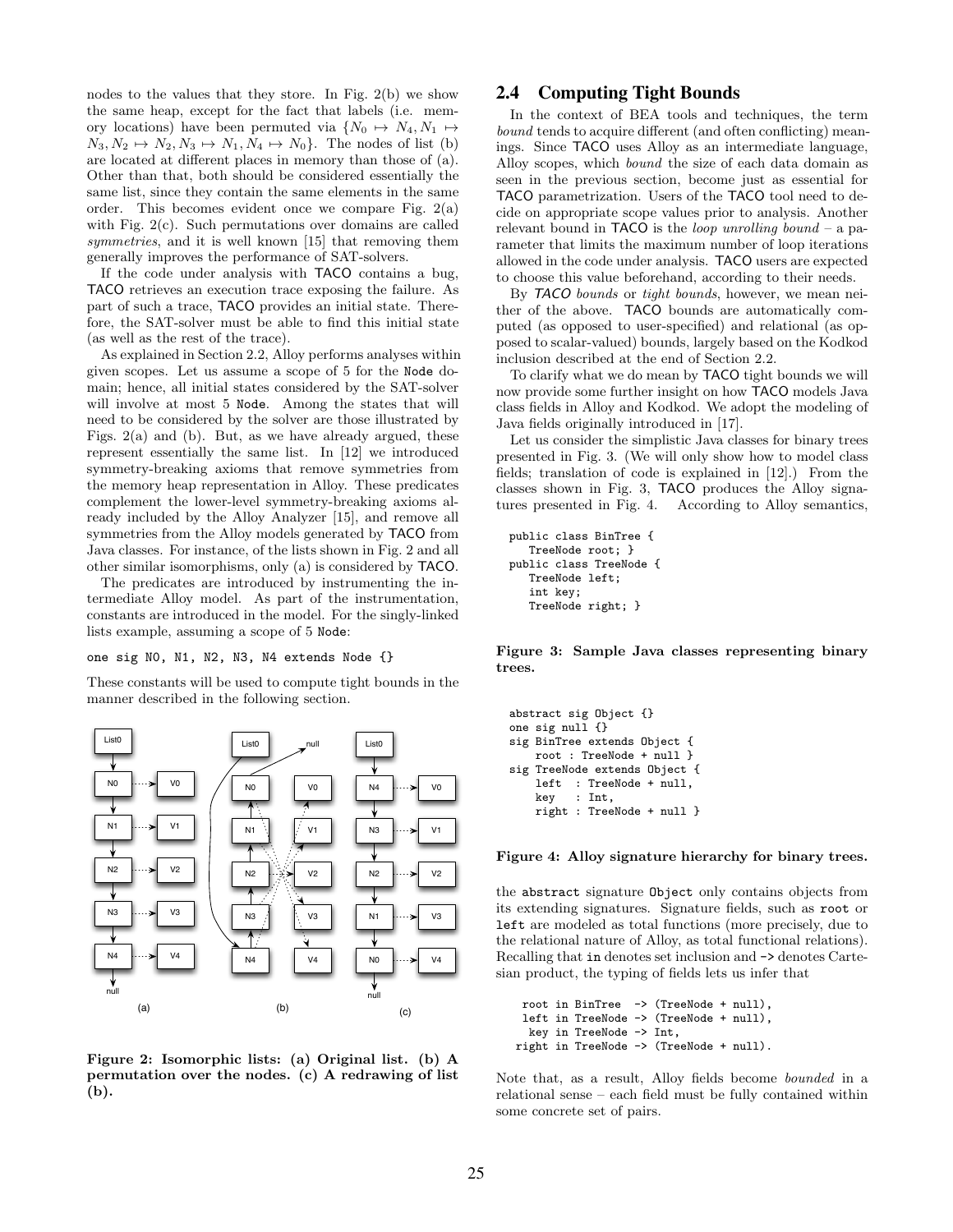As explained at the end of Section 2.3, if we analyze a BinTree method with a scope of 5 TreeNode, the following signatures are added to the instrumented model:

one sig TN0, TN1, TN2, TN3, TN4 extends TreeNode {}

Using the trivial upper bounds derived from typing as a starting point, TACO automatically computes *tight* bounds by removing pairs that could never be part of a field due to violations of the class invariants. The implementation of the bound-tightening procedure is explained in [12, 13].

In terms of our running example, several spurious pairs can be identified as such, and thus automatically removed from the upper bound by the TACO tool. For instance, since the class invariant forces binary trees to be acyclic, pairs like TNO->TNO, ..., TN4->TN4 can never be present in left or right, and are therefore deleted.

Similarly, the symmetry-breaking predicates impose an ordering in the way TreeNode objects relate to each other. In our example, the symmetry-breaking axioms force all nodes to be labeled as per a breadth-first search traversal, with TN0 as the root node. Hence, the pair TN0->TN2 can never be contained in field left: if any node is to be the left child of TN0, it must be TN1. Similarly, all pairs TN0->TNi (for  $i > 1$ ) are automatically removed as well.

For red-black trees (a variant of binary trees) with scope 5 in signature TreeNode, TACO reduces the total number of pairs bounding fields root, left and right from 66 to 22.

Bound tightening heavily profits from the constraints introduced by the class invariant: the richer the class invariant, the more effective the technique will be. We consider this a strength rather than a limitation of the technique: the savings tend to favor more intricate code.

In essence, what we mean by TACO tight bound is a set of pairs that bounds the possible interpretations of signature fields and does not contain any spurious pair.

Our interest in tightening field bounds is because during translation to a propositional formula each feasible pair is mapped to a fresh propositional variable. The tighter the bounds, the fewer propositional variables will need to be allocated to represent the resulting formula. Since the worstcase time complexity of the SAT problem is exponential in the number of variables, this reduction is beneficial [12].

#### 3. MUCHO-TACO

MUCHO-TACO is the novel technique that we introduce in this article. It is a simple yet very effective technique for parallelizing bug-finding. It profits from the existence of TACO tight bounds, and allows us to split a given problem into a number of independent subproblems.

We describe the technique in Section 3.1. In Sections 3.2– 3.4 we present optimizations that allow for significant reductions in the number of generated subproblems. In Section 3.5 we discuss some of the most relevant implementation details. Finally, in Section 3.6 we prove the soundness and completeness of the technique.

### 3.1 The MUCHO-TACO Technique

The hypothesis behind the TACO technique is that

the fewer propositional variables required to represent the initial state of a system, the better the performance of the SAT-solver during analysis.

This conjecture has already been tested in the context of TACO, and the results were reported in [12]. The MUCHO-TACO technique takes another step in the same direction by attempting to further reduce the number of propositional variables present in the initial state.

In Section 2.4 we described TACO tight bounds. As a running example, we show in Fig. 5 the bounds for fields left and right for red-black trees with up to 5 Node.

| left in                        | right in                           |
|--------------------------------|------------------------------------|
| $NO->N1 + NO->null$            | $NO->N1 + NO->N2 + NO->null1$      |
| $+$ N1- $>$ N3 + N1- $>$ null  | + N1->N3 + N1->N4 + N1->null       |
| $+$ N2->N3 + N2->N4 + N2->null | $+$ N2->N3 $+$ N2->N4 $+$ N2->null |
| $+$ N3- $>$ null               | + N3->null                         |
| $+$ N4->null                   | $+$ N4->null                       |

#### Figure 5: TACO tight bound for fields left and right from red-black trees. Scope 5.

Let us concentrate on field left; the same reasoning will apply to field right. The field is contained in a binary relation on signature Node which, due to the bound tightening procedure implemented in TACO, is substantially smaller than Node  $\times$  (Node + null). This is the upper bound relation  $U_{\text{left}}$  we will use in Kodkod. Notice that  $U_{\text{left}}$  is nondeterministic: for instance, node N0 is related both to node N1 and to the value null. At the same time, signature fields modeling Java fields have to be total functions. Thus, each instance considered by the SAT-solver contains total functional instances of field left. Due to the TACO bounds, these functional instances must be contained in  $U_{\text{left}}$ .

The MUCHO-TACO technique splits the original model by reducing the nondeterminism in each field's bounds. In our example, this could mean removing some of the nondeterminism from  $U_{\text{left}}$  and  $U_{\text{right}}$ . In practice, this is carried out by choosing a number n of nodes (let us choose  $n = 2$  for our example) and ensuring the removal of any nondeterministic choices for nodes  $N_0$  through  $N_{n-1}$ . Before further details, let us introduce some notation.

NOTATION 3.1. Given a node  $N$ i and a field  $f$ , we denote by Ran(Ni, f) the set  $\{x \mid Ni \rightarrow x \in U_f\}.$ 

Once the number  $n$  is chosen, we proceed as follows: For each  $0 \leq i < n$  we select a single  $e_i \in Ran(\text{Ni}, \textbf{f})$  and remove all pairs with domain  $Ni$ , with the sole exception of pair  $Ni \rightarrow e_i$ . We thus generate a set of upper bounds, each tighter than  $U_f$ . The tighter upper bounds for field left obtained by removing nondeterminism from nodes N0 and N1 (since we chose  $n = 2$ ) are shown in Fig. 6.

| $NO->N1$     | $NO->null$   | $NO->N1$     | $NO->null$   |
|--------------|--------------|--------------|--------------|
| $+N1->N3$    | $+N1->N3$    | $+N1$ ->null | $+N1$ ->null |
| $+$ N2->N3   | $+N2->N3$    | $+$ N2->N3   | $+N2->N3$    |
| $+N2->N4$    | $+$ N2->N4   | $+N2->N4$    | $+$ N2->N4   |
| $+N2$ ->null | $+N2$ ->null | $+N2$ ->null | $+N2$ ->null |
| $+N3$ ->null | $+N3$ ->null | $+N3->null$  | $+N3$ ->null |
| $+$ N4->null | $+N4$ ->null | $+N4$ ->null | $+N4$ ->null |

#### Figure 6: Tighter upper bounds for field left.

More generally, an initial bound  $B$  can be split into some number of tighter bounds  $B_1, \ldots, B_k$ . The new bounds produced by this algorithm define state spaces that do not intersect. Let us consider the first two bounds for left shown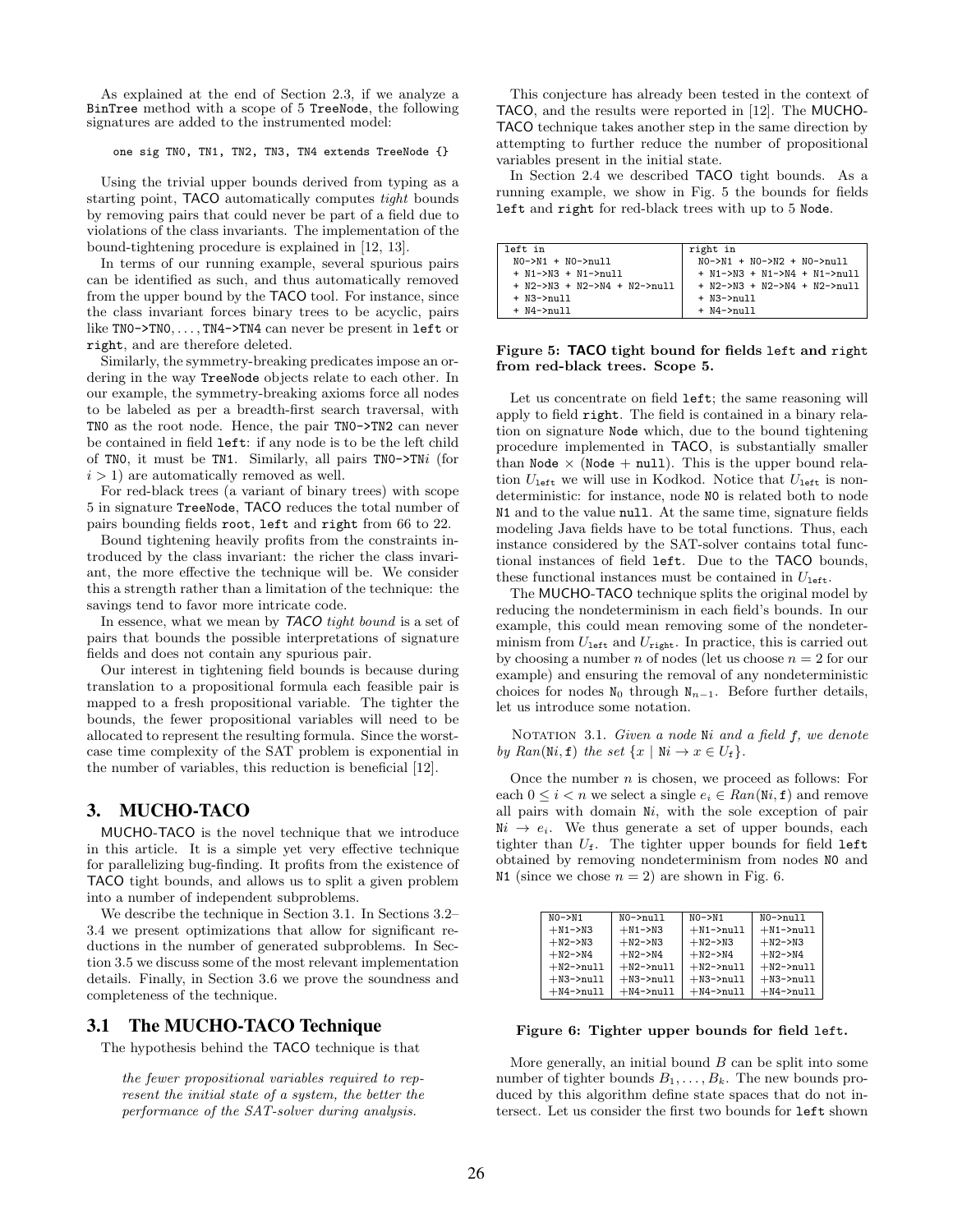in Fig. 6, calling them  $B_1$  and  $B_2$ , respectively. Any configuration consistent with  $B_1$  must satisfy N0.1eft = N1, while configurations consistent with  $B_2$  must satisfy NO.left = null. The resulting k models can be analyzed concurrently.

| $\boldsymbol{n}$ | $\#$ subprob. |
|------------------|---------------|
| $\overline{2}$   | 36            |
| 3                | 720           |
| 4                | 14,400        |
| 5                | 604,800       |
| 6                | 33, 868, 800  |

Figure 7: Number of subproblems generated as  $n$ increases. Red-black trees, scope 15.

Since the amount of available hardware will always be limited, only a small number of nodes may be subjected to elimination of nondeterminism, lest the number of generated subproblems render the approach infeasible. For instance, Fig. 7 shows the progression for our red-black trees example; notice how fast the number of subproblems increases. Hence we maintain the number of subproblems that may be generated, which indirectly bounds  $n$ , below a certain limit. We discuss how to adjust this limit in Section 3.5.

However, if we remove nondeterminism only a small number of nodes at a time, it could be the case that too many models resulting from a split still remain too hard to be tackled directly (that is, within acceptable impact on total user-perceived runtime). We therefore associate a timeout with each analysis. If an attempt to solve a subproblem  $SP$ times out, the associated bound  $B_{SP}$  is used to split it again using the MUCHO-TACO technique. We discuss election of timeout values in Section 3.5.

The algorithm is implemented using a master/worker architecture. High-level pseudocode outlining the behavior of both kinds of processes is shown in Fig. 8.

#### 3.2 Optimization 1: SBP-Guided Configurations

The number of subproblems generated when splitting TACO bounds using a naive algorithm grows too fast. Fig. 7 shows that our Alloy model for red-black trees, using a scope of 15 Node, would need to be split into more than 30 million subproblems for as little as  $n = 6$ .

As seen in Section 2.3, the intermediate Alloy model is instrumented with symmetry-breaking predicates. These predicates impose a canonical ordering on the nodes in the models considered by the SAT-solver. For instance, for binary trees, the tree in Fig.  $9(a)$  is valid according to the axioms, but the one depicted in Fig. 9(b) is not. The latter includes several violations, namely, the root node is not N0, some nodes are missing (if a node is reachable, any nodes with smaller indices must be as well), and nodes are not sorted in breadth-first-search order.

We propose to restrict the splitting procedure so as to produce only configurations that satisfy the symmetry-breaking axioms. This modification implies, for instance, that the number of subproblems generated for red-black trees drops from 33,868,800 to 36,136. More importantly, since it requires no user input, it has been fully automated.

Table 1 reports reductions achieved on the number of generated subproblems using scope 20, for some of our benchMASTER

```
split initial problem
do:
```
- on task request from a worker: mark worker as idle on any open branch and any idle worker: assign branch to worker
- mark branch as active, worker as busy on SAT report from a worker:
- send immediate abort msg to any busy workers report SAT verdict and send model to user on UNSAT report from a worker:
- mark branch as closed
- on TIMEOUT for an active branch: send abort msg to worker
- mark and enqueue branch to be split
- on few branches open and any to be split: 1. using tasks queue load, determine number of input nodes in bound to make deterministic
- 2. generate new open subproblems with tighter bounds by removing nondeterminism from the chosen nodes. If no more nondeterminism remains in the bounds, enqueue the subproblem without a timeout.

until all branches closed or any SAT branch found

WORKER[i] do:

```
send task request to master
  on new task assignment:
     launch solver on light subproblem
      if result is UNSAT:
       report UNSAT_EASY result to master
     otherwise:
       launch solver on full subproblem
       while not (solver finished or timeout reached):
         wait for solver result or msg from master
       report SAT, UNSAT or TIMEOUT result to master
until exit-to-shell message received from master
```
#### Figure 8: Pseudocode for Master and Workers.

mark classes. The reductions are significant, often exceeding two orders of magnitude and sometimes even reaching three.

### 3.3 Optimization 2: Prevent Forbidden Aliasing

Many object-oriented classes contain fields that cannot produce aliases. For instance, fields left and right in binary trees will never reference the same object. Note that such conclusions cannot always be inferred from structural properties of a class; they usually follow from the class invariant. In our benchmark, fields left and right cannot be aliased in classes BSTree, RBTree, and AVLTree. Similarly, fields sibling and child cannot be aliased in class BinHeap, and field next cannot be aliased (with itself) in class SLList.

We propose to mine this kind of information about potential aliasing in an automatic fashion, determining whether aliasing may or may not arise

- when  $f_1$  and  $f_2$  are different fields whose codomains intersect, and
- when  $f$  is a field and we consider different inputs for  $f$  (in this case we check whether a single field can produce aliases).

The first situation occurs when we consider fields like left and right, or root and left, in tree-like structures. The second situation arises when we consider a single field, such as next in list-like structures, or field left in tree-like ones, but different input values.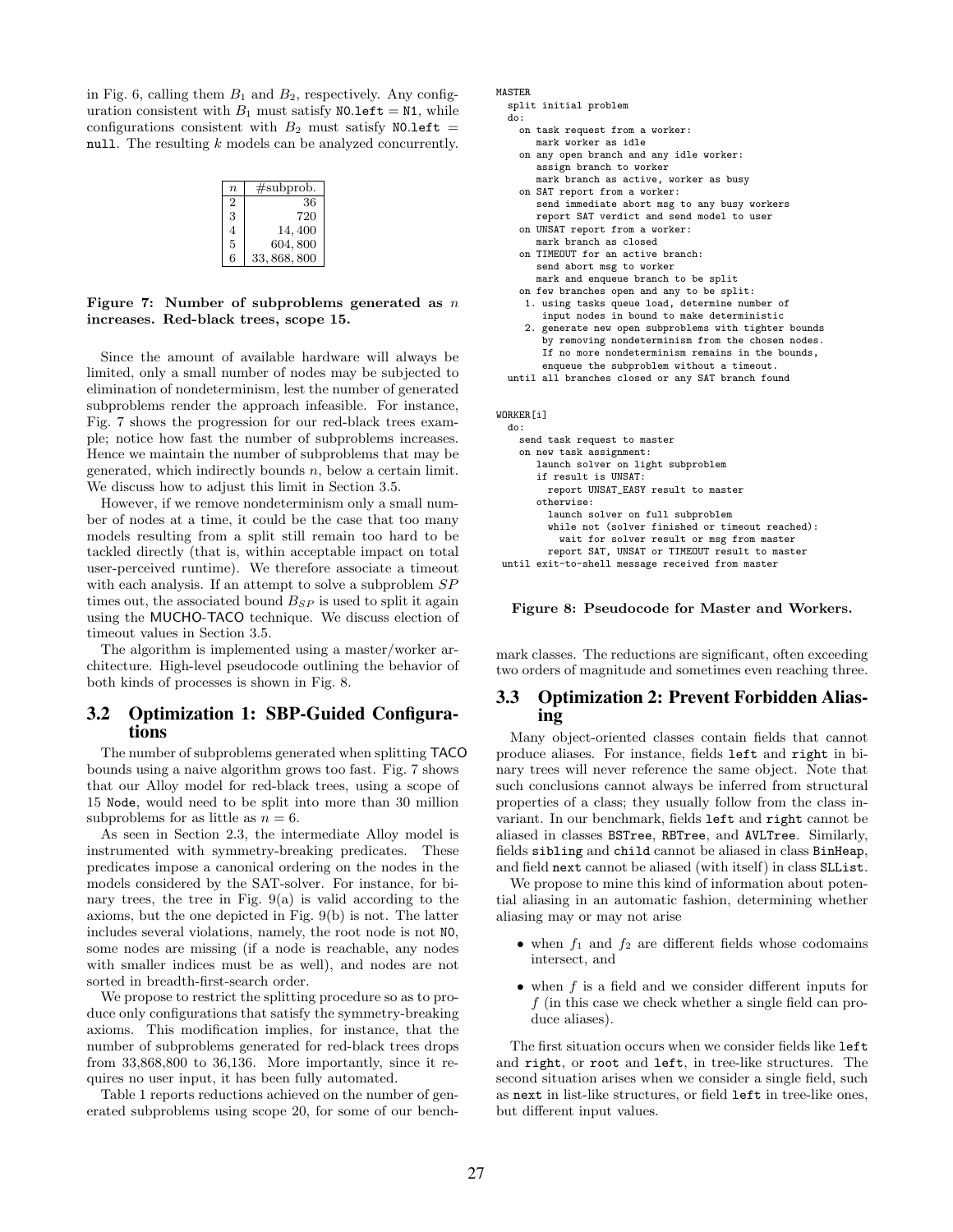

Figure 9: Binary trees satisfying (a) / violating (b) the symmetry-breaking axioms.

To find out whether two different fields  $f_1 : T_1 \rightarrow T$  and  $f_2 : T_2 \to T$  can yield aliases, we check the following assertion (FReach, defined in [12], characterizes the set of objects reachable in a memory heap from its roots):

```
assert differentFields { all a : T1, b : T2 |
   a + b in FReach implies no (a.f1 & b.f2) }
```
To determine whether a field  $f : T' \rightarrow T$  can produce aliases with itself, we check the following assertion:

```
assert singleField { all disj a, b : T' |
   a + b in FReach implies no (a.f & b.f) }
```
In Section 4.3 we will show experimental results estimating the additional time needed to automatically mine such information before starting the main analysis. As an example, our tests for class BSTree involved considering the following pairs of fields:

• root and root, root and left, root and right, left and right, left and left, and right and right.

In all cases the answer was negative (no aliasing possible). If we now consider class TreeSet, field parent forces us to also check whether it would be possible to introduce aliasing through the pairs of fields:

• parent and root, parent and left, parent and right, and parent and parent.

In all these latter cases we determined that aliasing can be introduced. Since automated aliasing detection should take place before the actual parallel analysis of the original problem can be carried out, we can assume that cluster nodes assigned to the job are still idle, i.e. available for us to run the preliminary aliasing analyses in parallel. This is why in Table 2 we report, for each class and scope, the maximum analysis time required over all different combinations that need to be considered. Since their number is usually small (in our benchmark, no more than 10 for any given class and fixed scope), it is expected that, at least, all the analyses for a given class and scope can be run in parallel.

Once aliasing information is determined, MUCHO-TACO will only generate subproblems whose bound configurations respect those aliasing restrictions. Table 1 shows the impact on the number of subproblems generated after enabling this optimization. As was the case for the optimization from Section 3.2, we use a scope of 20 Node objects in all cases. In most of them, further reductions of over one order of magnitude in the number of generated subproblems are achieved.

## 3.4 Optimization 3: Remove Spurious Subproblems

Let us consider the TACO tight bound for red-black trees with scope 7 shown in Fig.  $10(a)$ . In Fig.  $10(b)$  we present a tighter bound obtained by applying the MUCHO-TACO techniques on in, with  $n = 5$ .

The bound shown in (b) satisfies the conditions enforced by both of the optimizations proposed so far. As shown in Fig. 11, the partial heap on the nodes  $NO, \ldots, NO$  respects the ordering imposed by the symmetry-breaking axioms, and no aliasing occurs.



Figure 10: (a) TACO bounds for red-black tree. (b) Tighter bounds generated by MUCHO-TACO using  $n=5.$ 



#### Figure 11: A bound configuration generated using the optimizations from Sections 3.2 and 3.3.

That said, notice that this partial heap instance cannot yield a red-black tree. According to the class invariant, a binary tree is a red-black tree if each node is either labeled red or black, the root node is labeled black, no two consecutive nodes on any path are red, and all paths from the root node contain the same number of black nodes.

Since the path  $p_1$  (NO  $\rightarrow$  N1  $\rightarrow$  null) can contain at most two black nodes, the following two cases arise: (1) N1 is black, and consequently, either  $N3$  or  $N5$  on path  $p_2$  must be black. Hence, path  $p_2$  contains at least three black nodes, violating the invariant. (2)  $\mathbb{N}1$  is red, and path  $p_1$  has one black node. Since N1 is red, N3 must be black. But then path  $p_2$  contains at least two black nodes, violating the invariant.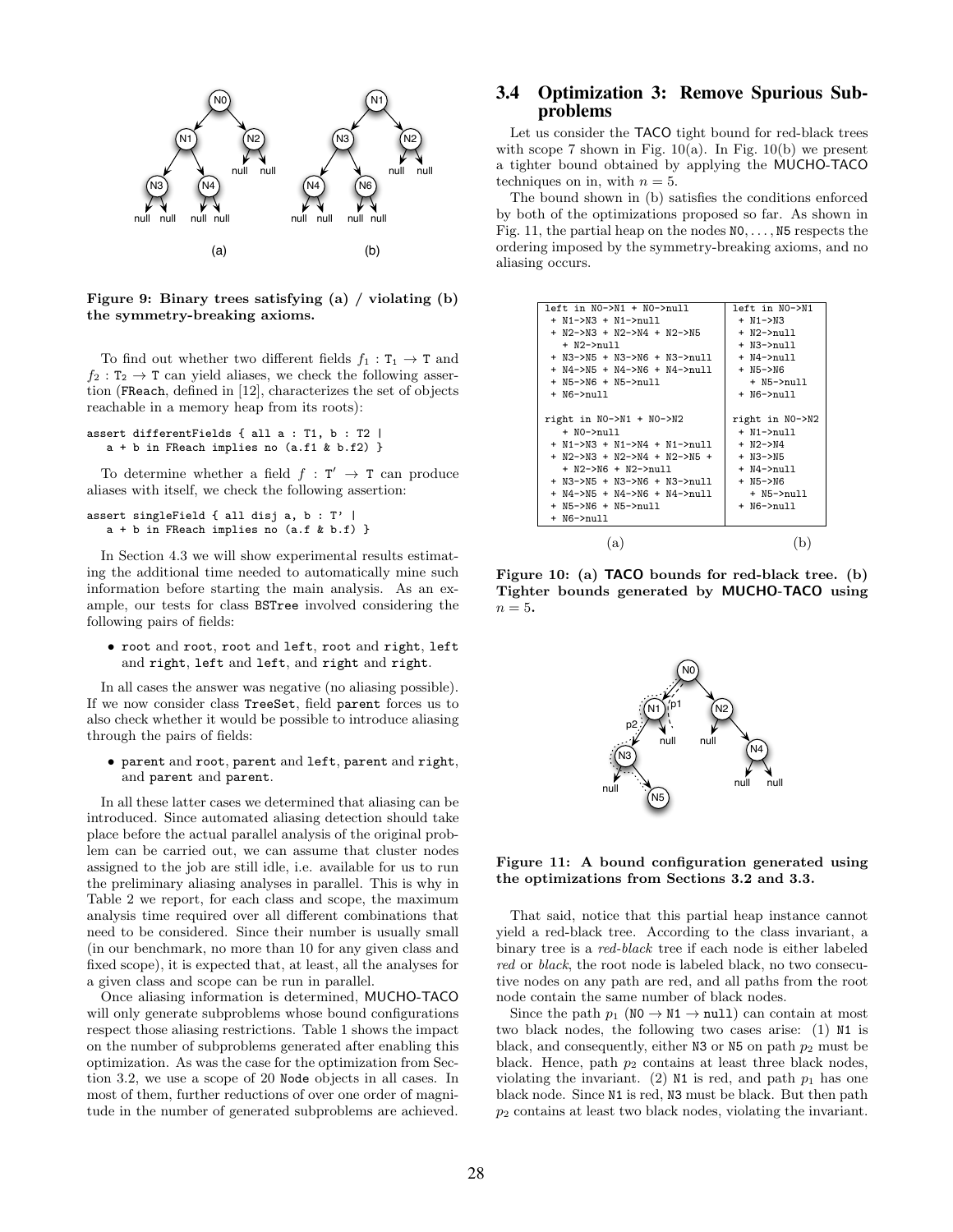Some of the subproblems generated, despite satisfying the symmetry-breaking axioms and abiding by aliasing constraints for their class, result in bounds that systematically violate the class invariant.

This motivates our third optimization, which can be summarized as follows: before analyzing the full version of a subproblem SP, run a quick preliminary test to determine satisfiability of the class invariant, using the MUCHO-TACO bound contained in SP (but excluding the translation of any implementation code).

If no instance is found, we know that further analysis of  $SP$  is unnecessary: since no valid inputs exist, no valid inputs can lead to an invalid state.

The proposed preliminary analysis is a substantially easier problem – we have yet to come across any case where obtaining a final (SAT or UNSAT) answer to such a test requires more than a small fraction of a second.

Table 1 shows how the number of subproblems to be generated drops considerably for the most constrained case studies in our benchmark. This is particularly visible in cases like TreeSet, AVLTree and BinHeap.

Table 1: Reductions in the number of subproblems generated as automatic optimizations are enabled.  $NO = no$  optimizations.  $OP1 =$  optimization 1 only.  $OP2 =$  optimizations 1 and 2 combined.  $OP3 =$ optimizations 1, 2 and 3 combined.

| Class          | Opt                 | $n=2$ | $n=3$          | $n=4$  | $n=5$     | $n=6$       |
|----------------|---------------------|-------|----------------|--------|-----------|-------------|
| <b>SLList</b>  | $\overline{\rm NO}$ | 4     | 8              | 16     | 32        | 64          |
|                | OP1                 | 3     | $\overline{4}$ | 5      | 6         | 7           |
|                | OP2                 | 3     | $\overline{4}$ | 5      | 6         |             |
|                | $_{\rm OP3}$        | 3     | 4              | 5      | 6         | 7           |
| <b>BSTree</b>  | NO                  | 72    | 1,440          | 43,200 | 1,814,400 | 101,606,400 |
|                | OP1                 | 26    | 166            | 1,258  | 10,846    | 103,684     |
|                | OP2                 | 13    | 43             | 148    | 526       | 1,912       |
|                | OP <sub>3</sub>     | 13    | 43             | 148    | 526       | 1,912       |
| TreeSet        | $\overline{NO}$     | 36    | 720            | 14,400 | 604,800   | 33,868,800  |
|                | OP1                 | 9     | 56             | 250    | 3,028     | 36,163      |
|                | OP2                 | 7     | 19             | 52     | 184       | 694         |
|                | $_{\rm OP3}$        | 7     | 19             | 34     | 100       | 172         |
| <b>AVLTree</b> | NO                  | 36    | 720            | 8,640  | 259,200   | 14,515,200  |
|                | OP1                 | 9     | 56             | 105    | 716       | 11,670      |
|                | OP2                 | 7     | 19             | 34     | 94        | 334         |
|                | OP <sub>3</sub>     | 7     | 19             | 28     | 70        | 142         |
| BinHeap        | $\overline{NO}$     | 72    | 648            | 10,368 | 259,200   | 6,480,000   |
|                | OP1                 | 26    | 108            | 600    | 4,204     | 17,030      |
|                | OP2                 | 13    | 36             | 111    | 370       | 1,034       |
|                | OP3                 | 7     | 11             | 13     | 15        | 17          |

#### 3.5 Implementation Details

In this section we describe some details that had significant impact on the engineering of MUCHO-TACO.

#### *3.5.1 Translation Overhead Issues*

Translating each newly generated subproblem from the Alloy intermediate representation to clausal form is undesirable, due to the considerable overhead involved and the fact that most of it can actually be avoided. Nevertheless, at least during early design and prototyping, letting each worker invoke its own instance of the Alloy Analyzer tool as needed may seem simplest. The load should thus be reasonably distributed. Besides, estimating its total impact should be a simple matter. As it turns out, it is not. This approach does not scale well on multi-core-PC clusters, where full utilization of available hardware requires multiple instances of Alloy to (potentially) be run at any time within the same machine. This may result in occasional interactions between unrelated activity peaks, often injecting enough noise to visibly pollute experimental results. Over long runs, amplified noise tends to snowball to such an extent that it becomes virtually indistinguishable from signal.

#### *3.5.2 Impact on Workflow*

The aforementioned issues are easily mitigated but hard to eliminate. Furthermore, the fact that merely launching a JVM/Alloy/Kodkod/JNI/Solver toolchain is several orders of magnitude more resource-demanding than spawning a Minisat process is unlikely to change. This eventually drove us to adopt a lower-level workflow. MUCHO-TACO now uses the Alloy toolchain during initialization only. The master process invokes Alloy to translate the original problem and class invariant to CNF, and all processes henceforth operate directly on formulas at the clausal level. Once in place, this reduced the per-solving overhead from seconds or even minutes to just milliseconds, while load spikes, spurious interactions and user-perceptible noise disappeared.

#### *3.5.3 Dynamic Fanout Control*

As mentioned in Section 3, we enforce a limit on the number of subproblems to be generated during the boundtightening process. This in turn imposes a bound on the number of nodes from which nondeterminism is removed in the TACO bound. MUCHO-TACO uses two queues: a wait $in qQ$  for tasks waiting for a worker, and a  $toSplitQ$  holding problems that, having reached their timeouts, await being split into easier ones. The number of tasks in  $\textit{waitingQ}$  is kept within two bounds; a lower bound on the size of the queue determines when problems waiting to be split should actually be split. This balances splitting of problems in toSplitQ.

#### *3.5.4 Self-adjusting Timeouts*

In Section 3.1, where the MUCHO-TACO technique was introduced, we mentioned that a timeout is used to stop ongoing attempts to close a branch after some amount of computational effort fails to produce a verdict. The actual timeout used in the reported experiments is dynamically set when a problem is added to *waitingQ*. In order to explain how this value is set, let  $P$  be the set of subproblems that have already been solved. For each subproblem  $p \in P$ , we have  $TO(p)$  (the timeout assigned to subproblem p when it was added to *waitingQ*), and  $AT(p)$  (the actual time that it took to analyze subproblem  $p$ , possibly smaller). For a new problem  $np$  that is being added to *waitingQ*, the timeout is defined by:

$$
TO(np) = 5 * \sum_{p \in P} \frac{TO(p)}{AT(p)}.
$$
 (1)

Initial timeouts are set to 40 seconds. An upper cap to values produced by formula (1) is preset at 240 seconds.

#### 3.6 Soundness and Completeness

Under the assumption that the translation of code implemented by TACO is correct, Theorems 3.1 and 3.2 show that the MUCHO-TACO technique neither misses faults nor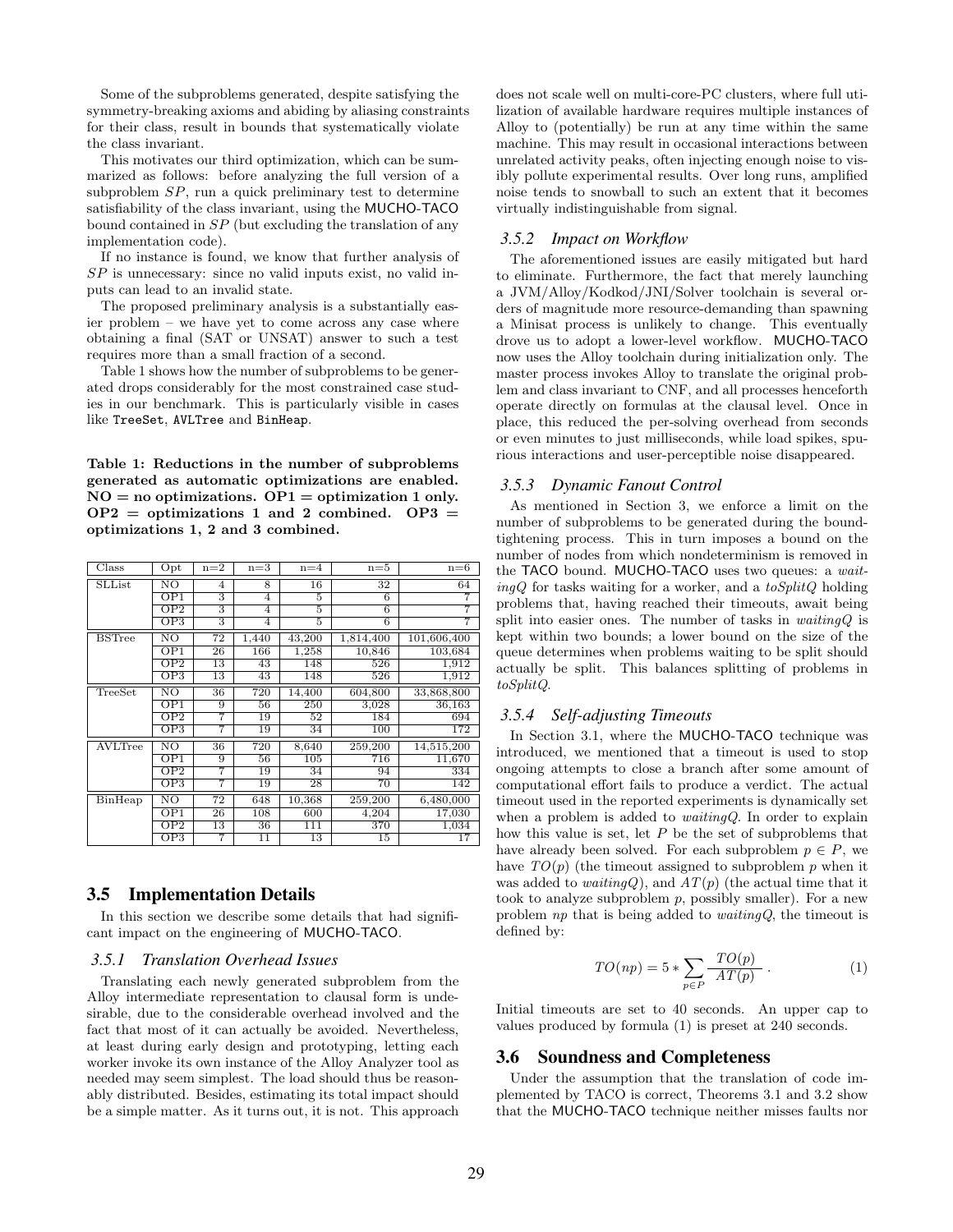reports false-positives. Proofs are not included due to space limitations.

THEOREM 3.1. (soundness) Given a problem produced by MUCHO-TACO for which the solver returns SAT, we may retrieve a trace exhibiting a failure in the code under analysis.

THEOREM 3.2. (completeness) If the code under analysis has a fault that can be detected using TACO, then the fault will be detected using MUCHO-TACO as well.

# 4. EVALUATION

This section is organized as follows. In Section 4.1 we describe the container classes that we used to evaluate MUCHO-TACO. In Section 4.2 we describe the computing infrastructure that we used in the experiments. In Section 4.3 we present the experimental data and discuss the results.

## 4.1 Experimental Case Studies

Our benchmark comprises the following classes: An implementation SLList of sequences based on singlylinked lists; BSTree: an implementation of binary search trees used as part of a benchmark in [29]; RBTree: the implementation of class TreeSet from java.util, based on red-black trees; AVLTree: an implementation of AVL trees obtained from the case study used in [2]; BinHeap: an implementation of binomial heaps used as part of a benchmark in [29].

### 4.2 Hardware and Software Infrastructure

Except where otherwise indicated, experiments were run on the CeCAR [32] cluster, which consists of 56 identical quad-core PCs featuring two Intel Dual Core Xeon 2.67 GHz processors with 2 MB of L2 cache per core and 2 GB main memory per host. Parallel analyses were run as 16x4x10h jobs (16 nodes dedicated for up to 10 hours) using one process per core (1 master + 63 workers). Parallel analyses reported in Table 4 were run as described above except for the number of nodes (8x4x10h, 16x4x10h, 24x4x10h, etc). Sequential analyses, such as those using TACO after computing tight bounds, were run on a single dedicated node.

## 4.3 Experimental Results

All the experiments were run 5 times, and the average time is reported. Table 2 reports the analysis time required for the automatic mining of aliasing information proposed in Section 3.4. For any class and scope in the benchmark, the additional time needed barely contributed to the overall analysis time. The only cases in Table 2 requiring over one minute are those of class BSTree for scopes 15 and above. For every such scope of said class, the analysis time using TACO and reported in Table 3 exceeds the 10-hour timeout. Moreover, even the analysis times using MUCHO-TACO reach the timeout or are close to reaching it. For example, consider BSTree.find() at scope 15, where MUCHO-TACO requires 495:41 while the corresponding aliasing computations take 01:07.

Table 3 presents experimental results for the methods in each of the container classes described in Section 3.2. For each method and each scope we report three values.

Table 2: Time needed for mining aliasing-related information.

| Class          | s10   | s12   | s15   | s17   | s20   |
|----------------|-------|-------|-------|-------|-------|
| <b>SLL</b> ist | 00:02 | 00:02 | 00:03 | 00:03 | 00:04 |
| <b>BSTree</b>  | 00:06 | 00:17 | 01:07 | 02:43 | 21:07 |
| <b>AVLTree</b> | 00:03 | 00:04 | 00:08 | 00:14 | 01:18 |
| TreeSet        | 00:04 | 00:05 | 00:08 | 00:12 | 00:31 |
| BinHeap        | 00:04 | 00:05 | 00:08 | 00:10 | 00:14 |

The top row shows the sequential analysis time as reported by TACO in [12]. The middle row shows the analysis time that we measured using MUCHO-TACO. The bottom row estimates the speed-up obtained by using MUCHO-TACO instead of TACO. All times are expressed in mm:ss format, and a timeout, noted TO whenever reached, is set at ten hours. In all cases, loops were unrolled up to 10 times.

Table 3: TACO sequential time, MUCHO-TACO parallel time, and achieved speed-up. Loop unrolls: 10.

| Class      | Method   | s10                  | s12                    | s15                    | s17                    | s20                    |
|------------|----------|----------------------|------------------------|------------------------|------------------------|------------------------|
| SL         | contains | 00:05                | 00:06                  | 00:07                  | 00:09                  | 00:16                  |
|            |          | 00:07                | 00:11                  | 00:03                  | 00:04                  | 00:06                  |
|            |          | 0.7x                 | 0.5x                   | 2.3x                   | 2.2x                   | 2.7x                   |
|            | insert   | 00:07                | 00:08                  | 00:13                  | 00:26                  | 00:41                  |
|            |          | 00:08                | 00:03                  | 00:02                  | 00:04                  | 00:06                  |
|            |          | 0.9x                 | 2.6x                   | 6.5x                   | 6.5x                   | 6.9x                   |
|            | remove   | 00:11                | 00:12                  | 00:17                  | 00:33                  | 01:01                  |
|            |          | 00:06                | 00:03                  | 00:05                  | 00:12                  | 00:15                  |
|            |          | 1.8x                 | 4.0x                   | 3.4x                   | 2.7x                   | 4.1x                   |
| <b>BST</b> | find     | 114:47               | $\overline{\text{TO}}$ | $\overline{\text{TO}}$ | $\overline{\text{TO}}$ | $\overline{\text{TO}}$ |
|            |          | 01:03                | 13:36                  | 495:41                 | TO                     | TO                     |
|            |          | 109.3x               | >44.1x                 | $\gg 1.2x$             |                        |                        |
|            | add      | то                   | TO                     | TO                     | TO                     | TO                     |
|            |          | 333:57               | TO                     | TO                     | TO                     | TO                     |
|            |          | $\overline{\gg}1.8x$ |                        |                        |                        |                        |
|            | remove   | 32:59                | TO                     | TO                     | TO                     | TO                     |
|            |          | 02:08                | 33:35                  | TO                     | TO                     | TO                     |
|            |          | 15.4x                | >17.8x                 |                        |                        |                        |
| AVL        | findMax  | 00:03                | 00:04                  | 00:09                  | 00:13                  | 01:09                  |
|            |          | 00:23                | 00:10                  | 00:39                  | 00:32                  | 00:38                  |
|            |          | 0.1x                 | 0.4x                   | 0.2x                   | 0.4x                   | 1.8x                   |
|            | find     | 00:36                | 01:41                  | 08:20                  | 33:06                  | 179:54                 |
|            |          | 00:25                | 00:50                  | 01:29                  | 03:16                  | 19:43                  |
|            |          | 1.4x                 | 2.0x                   | 5.6x                   | 10.1x                  | 9.1x                   |
|            | insert   | 04:47                | 21:53                  | 173:57                 | TO                     | TO                     |
|            |          | 02:05                | 05:04                  | 62:45                  | 581:57                 | TO                     |
|            |          | 2.3x                 | 4.3x                   | 2.8x                   | $\gg1.0x$              |                        |
| TSet       | find     | 01:39                | 06:17                  | 93:17                  | 260:56                 | TO                     |
|            |          | 00:58                | 00:40                  | 04:31                  | 16:48                  | 516:28                 |
|            |          | 1.7x                 | 9.4x                   | 20.6x                  | 15.5x                  | $\overline{\gg}1.1x$   |
|            | insert   | TO                   | TO                     | TO                     | TO                     | TO                     |
|            |          | 08:37                | 56:41                  | 241:52                 | то                     | TO                     |
|            |          | >69.6x               | $\gg 10.6x$            | $\gg 2.5x$             |                        |                        |
|            | remove   | 196:58               | TO                     | TO                     | TO                     | TO                     |
|            |          | 13:03                | 92:29                  | TO                     |                        |                        |
|            |          | 15.1x                | $_{\gg 6.5x}$          |                        |                        |                        |
| BH         | min      | 00:14                | 00:17                  | 01:31                  | 02:51                  | 07:26                  |
|            |          | 00:14                | 00:36                  | 01:13                  | 01:27                  | 03:15                  |
|            |          | 1.0x                 | 0.4x                   | 1.2x                   | 2.0x                   | 2.3x                   |
|            | decrKey  | 30:26                | TO                     | TO                     | TO                     | TO                     |
|            |          | 04:35                | 13:48                  | 20:51                  | 81:05                  | 236:42                 |
|            |          | 6.6x                 | >43.5x                 | $\ggg 28.8x$           | $\gg 7.4x$             | 300002.5x              |
|            | insert   | 37:30                | 218:13                 | TO                     | TO                     | TO                     |
|            |          | 08:13                | 19:02                  | 21:05                  | 114:36                 | 325:28                 |
|            |          | 4.6x                 | 11.4x                  | >28.4x                 | $\gg$ >5.2x            | $\gg 1.8x$             |
|            | extrMin  | 36:52                | TO                     | 43:33                  | 176:47                 | TO                     |
|            |          | 07:01                | 26:19                  | 01:46                  | 04:05                  | 01:50                  |
|            |          | 5.2x                 | >22.8x                 | 24.6x                  | 43.3x                  | $\gg$ 1058x            |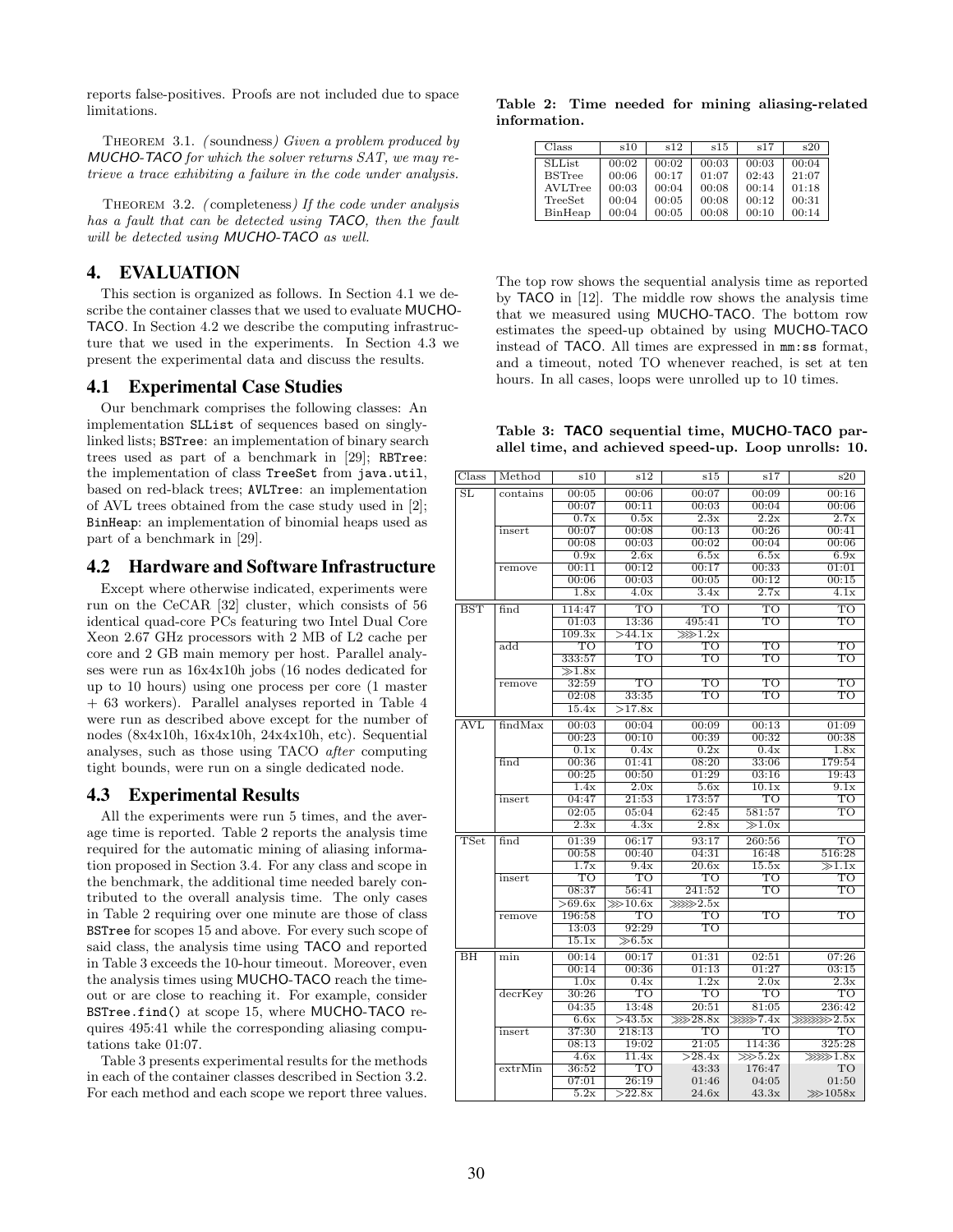The table shows many cases where MUCHO-TACO succeeds in analyzing code for which TACO fails to produce a final verdict within the ten-hour timeout.

Let us briefly focus on method TreeSet.insert(). Since sequential analysis exceeds the ten-hour timeout for scope 10, we know that the speed-up achieved by MUCHO-TACO exceeds  $69.6x - yet$  we do not know by how much. If we now proceed to scope 12, we can see that sequential analysis (predictably) exceeds the ten-hour timeout again. However, since analysis time usually grows exponentially as scope is increased, it is reasonable to infer that it does so much more blatantly. While we can only guarantee a speed-up of 10.6x, an actual speed-up well over 100x is more likely. In cells where the speed-up is most probably under-estimated, we used a chain of '>' symbols to denote that the actual value is (most probably) substantially larger than reported. We use as many '>' as there were previous or equal scopes yielding a TO in TACO. Notice, in particular, the use of  $\gg\gg$  at scope 15 for TreeSet.insert() (where scopes 10 through 15 yielded a TO). In contrast to the reported 2.5x, the actual speed-up is probably several thousand times. To test this hypothesis, we ran the experiment again on a more powerful workstation with the following characteristics: Intel(R) Core(TM) i5-750 CPU running at 2.67GHz, 8 GB of RAM, and Debian 6 OS. We set a new timeout at 200 hours, which was reached before the analysis with TACO could produce a result. This raises the speed-up that we can safely guarantee to at least 50x.

In [12], TACO found a previously unknown bug in an implementation of method BinHeap.extractMin() used in [29] as part of a benchmark for Java Pathfinder. To expose the bug, the input binomial heap must involve at least 13 nodes. The highlighted portion of Table 3 shows the speedups obtained by using MUCHO-TACO: 20x in the case where TACO can also find the bug, and  $\gg$ 1058x for scope 20, where TACO cannot find the bug within the ten-hour timeout while MUCHO-TACO succeeds in less than two minutes.

In cases where sequential analysis can be completed very efficiently, such as the SList class atop Table 3, MUCHO-TACO does not produce significant speed-ups.

As we explained in Section 4.2, all parallel experiments described so far were run on 16 quad-core PCs using one master and 63 worker processes. In table 4 we report the evolution of elapsed analysis times as the number of workers is increased. We chose AVLTree.find() for this experiment because its sequential analysis time using TACO was the largest on Table 3 where scope 20 did not reach the tenhour timeout.

Table 4: Analysis time and speed-up for growing number of workers. Method AVLTree.find(), scope 20.

| Hardware       | 8x4     | 16x4  | 24x4  | 32x4     | 40x4  |
|----------------|---------|-------|-------|----------|-------|
| <b>Workers</b> | W<br>31 | 63 W  | 95 W  | W<br>127 | 159 W |
| AVLTree.find   | 23:14   | 19:43 | 13:07 | 10:07    | 9:41  |
| Speed-up       | 7.7x    | 9.1x  | 13.7x | 17.78x   | 18.5x |

#### 4.4 Threats to Validity

We evaluated MUCHO-TACO on a benchmark consisting of several container classes. Container classes have become ubiquitous [23, 29], and are representative of a wider class of programs that include, for instance, parse trees and XML documents. Moreover, a number of analysis tools have used these classes as benchmarks as well [23, 25, 5, 10, 17, 29]. Also, they are good examples of code in which strong heap properties must be enforced. These classes consist of just a few hundred lines of code each, e.g. ∼450 LOC for TreeSet, ∼270 LOC for BinHeap, etc. Yet the difficulty of analyzing such classes does not reside in their size, but rather in the complexity of their invariants.

We have strived to realistically estimate the benefits of MUCHO-TACO over the sequential TACO tool, but covering all dimensions with equal emphasis is not possible. One might contest our interpretation of experimental results, for instance, by pointing out that its emphasis on speed-up and elapsed (wallclock) time disregards other important issues like efficiency and total cumulated CPU usage, in terms of which the same payoffs may look less impressive in some cases. While this objection is a sensible one, we believe that a typical potential user of a distributed BEA tool (having, by definition, access to some quantity of idle hardware) will pragmatically favor significant boosts in turnaround time and maximum tractable problem size.

### 5. RELATED WORK

A small number of code analysis tools are available for experimental comparison. In [12] we compared TACO with JForge [10], Kiasan [9], Java PathFinder [28], ESC/Java2 [6], Jahob [4] and Dafny [19]. Since MUCHO-TACO outperforms TACO, it transitively outperforms these tools.

Even fewer tools are available allowing the parallel analysis of Java programs. In [25], a parallel version of Symbolic Java PathFinder was presented, which reports

. . ."a maximum analysis time speedup of 90x observed using 128 workers, and a maximum test generation speedup of 70x using 64 workers."

In Table 3 we showed maximum speed-ups of 1058x for a faulty method and 109.3x, for a correct one, using 63 workers. These figures, as we explained in Section 4.3, are conservative estimations. Several of the case studies from [25] are the same ones used in this article. Furthermore, while [25] addresses the problem of test generation, we face the more demanding one of bounded analysis, where the state space to be traversed is generally larger.

Since TACO operates by reduction to the propositional satisfiability problem, an alternative to MUCHO-TACO would be the use of a distributed SAT-solver as a back-end to TACO. Our attempts to explore this design were hindered by the scarcity of real-world implementations.

CryptoMiniSat2 is an award-winning open source solver with sequential and parallel operation modes. The author also mentions distributed solving among its long-term goals. No public release or other news about this have been announced. GrADSAT [7] reported experiments showing an average 3.27x and a maximum 19.9x speed-up using various numbers of workers ranging between 1 and 34. C-sat [20] is a SAT-solver for clusters. It reports linear speed-ups, but the tool is not available for experimentation.

PMSat [14], an MPI-based, cluster-oriented SAT-solver is indeed available for experimentation, but reports generally small speed-ups. It is based on a notion essentially equivalent to that of guiding paths, a concept originally introduced by PSATO [30]. SAT-solvers based on this approach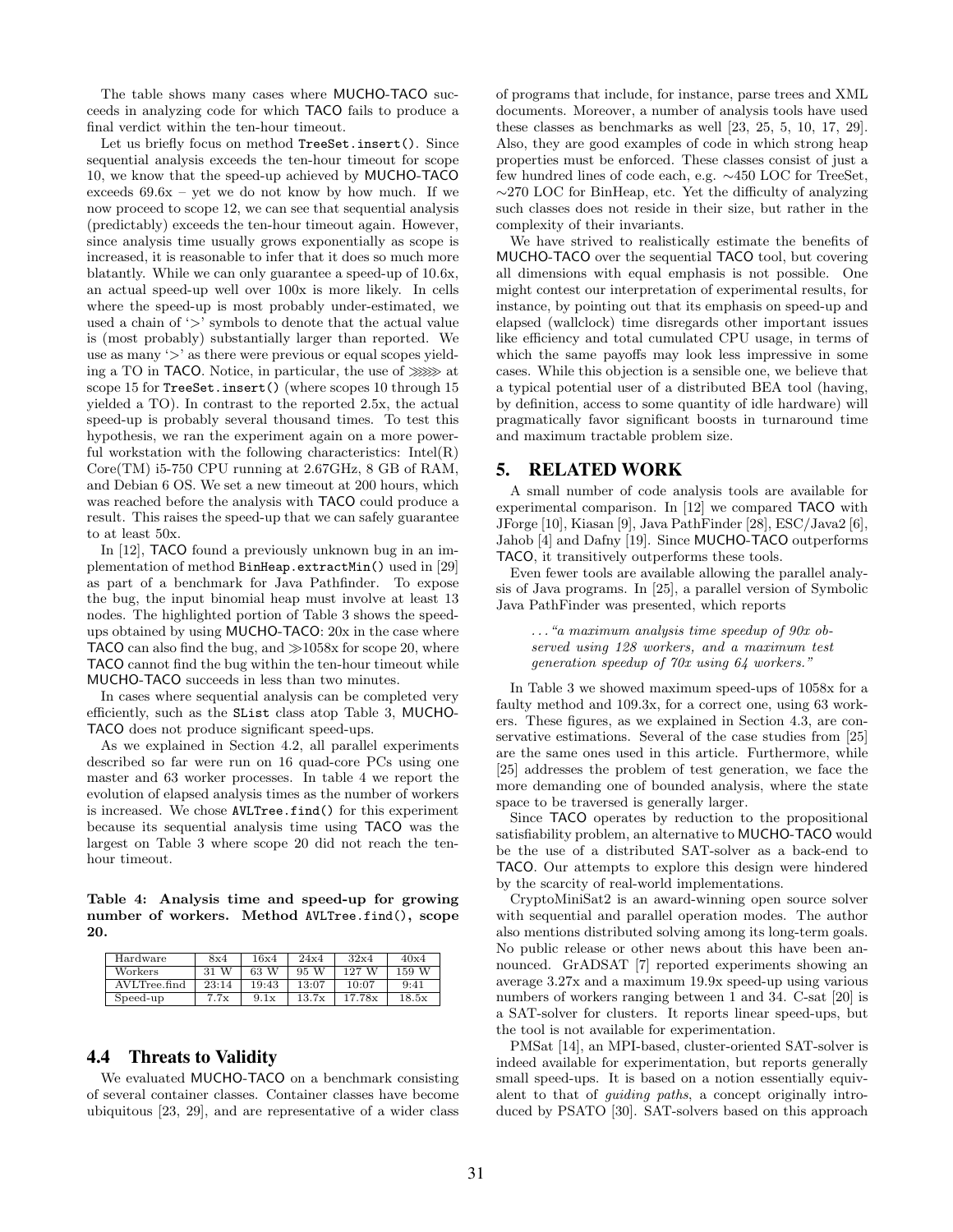split the state space by choosing truth values for a number of propositional variables. As explained in [30], if  $k$  variables are chosen,  $2^k$  subproblems may be produced. This is not the case in MUCHO-TACO. If inside a MUCHO-TACO bound for a field  $f$  we have  $f$  in Ni->M1 + Ni->M2 + ...  $+$  Ni->Mk eliminating nondeterminism for node N<sub>i</sub> requires splitting the bound into  $k$  smaller bounds. In the process, the k variables corresponding to the pairs get their value set to either true or false in each model. If we are eliminating the nondeterminism from two distinct nodes  $N_i$  and  $N_j$  in the domain at once, this produces at most as many problems as the size of the Cartesian product  $Ran(\text{Ni}, \text{f}) \times Ran(\text{Nj}, \text{f}),$ which is polynomial on the number of propositional variables whose truth value is being set. The procedure can be generalized to an arbitrary number of nodes. This is possible because fields are functional: in other words, we exploit information from the problem domain to improve the analysis. MUCHO-TACO thus generates fewer subproblems than SAT-solvers based on guiding paths.

If instead of the TACO translation we used one that, like the one presented in [27], requires a logarithmic number of variables to represent the codomain of a Java field, then the number of subproblems generated by a parallel SAT-solver based on guiding-paths would be comparable to the number of subproblems generated by MUCHO-TACO. Unfortunately, such a translation does not allow to refine bounds and is incompatible with TACO and MUCHO-TACO.

JForge [10] is very close to TACO in its intentions. In [12] we experimentally compared TACO with JForge, and showed that the TACO technique produces a significant speed-up. Since MUCHO-TACO outperforms TACO, it improves over JForge as well. JForge is available for download, and its authors have been very supportive.

Miniatur [3], like MUCHO-TACO, performs scope-bounded analysis. Some of the examples reported are also treated in this article with MUCHO-TACO. For instance, [3] also analyzes the TreeSet implementation, but does so using scope 4 for Object, 3 loop unrolls, and a simplified property where only the size is checked to evolve correctly. A distinguishing feature of Miniatur is its improved (with respect to the Alloy Analyzer) handling of integers and arrays. Quoting [3],

"This allows us to represent integers in much larger ranges than previously possible. Our tool can handle 16-24 bit integers, a considerable improvement over previous approaches which handled 4 bits."

MUCHO-TACO can handle 32-bit integers, 64-bit longs and IEEE-754-compliant floating point, thanks to its adoption of the encoding used in FAJITA, our tool for test generation [1]. Since the case studies do not involve arithmetic, we used Alloy integers. The translation from code to a relational logic specification presented in [3] (which slices the translated code according to the specification) could also be used in the translation from MUCHO-TACO. Miniatur is not available for experimentation, even for academic purposes.

Parallel analysis of code has also been attempted by splitting the program control flow graph and using JForge to analyze each slice [22]. The experiments presented intersect with ours. For example, singly linked lists and binary search trees are considered, but for generally small scopes and fewer loop unrolls. For method add in class SLList, the scope is set to 8 (our benchmark starts with a minimum of 10), and the maximum number of loop unrolls is 8, while we use 10. Similar situations arise in the rest of the examples; notwithstanding, analysis times with the parallel version are substantially larger than those achieved using MUCHO-TACO. For instance, insertion on a binary search tree with scope 7 and 3 loop unrolls when the original problem is split into 4 subproblems, requires 76 seconds for the subproblem that is solved more efficiently and 6409 seconds for the most demanding subproblem [22]. Analyzing the whole problem using MUCHO-TACO requires 23 seconds. The technique presented in [22] is compatible with MUCHO-TACO.

An approach to parallelizing scope-bounded analysis based on data-flow analysis was presented in [21]. The technique is compatible with MUCHO-TACO. The authors also include collection implementations among their experiments. Method contains from an implementation of singly linked lists is analyzed, using a scope of 8 nodes and up to 8 loop unrolls. Analyzing the same method with MUCHO-TACO using the same scope and number of loop unrolls takes under one second. Regarding method insert from class RBT (red-black trees), and quoting the authors,

For the RBT.insert() method, VARDEF strategy completes within 40 minutes for a scope of 4 and 4 unrolls while all other strategies run out of memory.

This method is analyzed by MUCHO-TACO in under one second. MUCHO-TACO can handle said method for scopes up to 15 and 10 loop unrolls without running out of memory.

# 6. CONCLUSIONS AND FURTHER WORK

We presented a novel technique for parallel analysis of sequential Java code. MUCHO-TACO, the analysis tool implementing the technique, effectively improves code analyzability by allowing TACO users with access to (even modestsized) PC clusters to harness aggregated computational resources, enabling verification of most problem instances of the kinds that TACO was designed to address at scopes hitherto considered untractable. We now look forward to evaluating MUCHO-TACO well beyond the TACO baseline, on a broader benchmark including many other real-world Java classes. In particular, due to the dramatic speed-ups typically obtained when a bug does exist, we are looking forward to carrying out further experiments with faulty code. Its success at finding bugs also suggests that MUCHO-TACO could be useful as a component within an efficient tool for parallel generation of test inputs.

Some additional optimizations should be considered. For example, it is possible to remove even more propositional variables by using data-flow analysis to prune not just variables from the initial state, but also those from intermediate states of the program under analysis [8].

## 7. ACKNOWLEDGEMENTS

This publication was made possible by grant NPRP-4- 1109-1-174 from the Qatar National Research Fund (a member of Qatar Foundation). The statements made herein are solely the responsibility of the authors.

#### 8. REFERENCES

[1] Abad P., Aguirre N., Bengolea V., Ciolek D., Frias M.F., Galeotti J., Maibaum T., Moscato M., Rosner